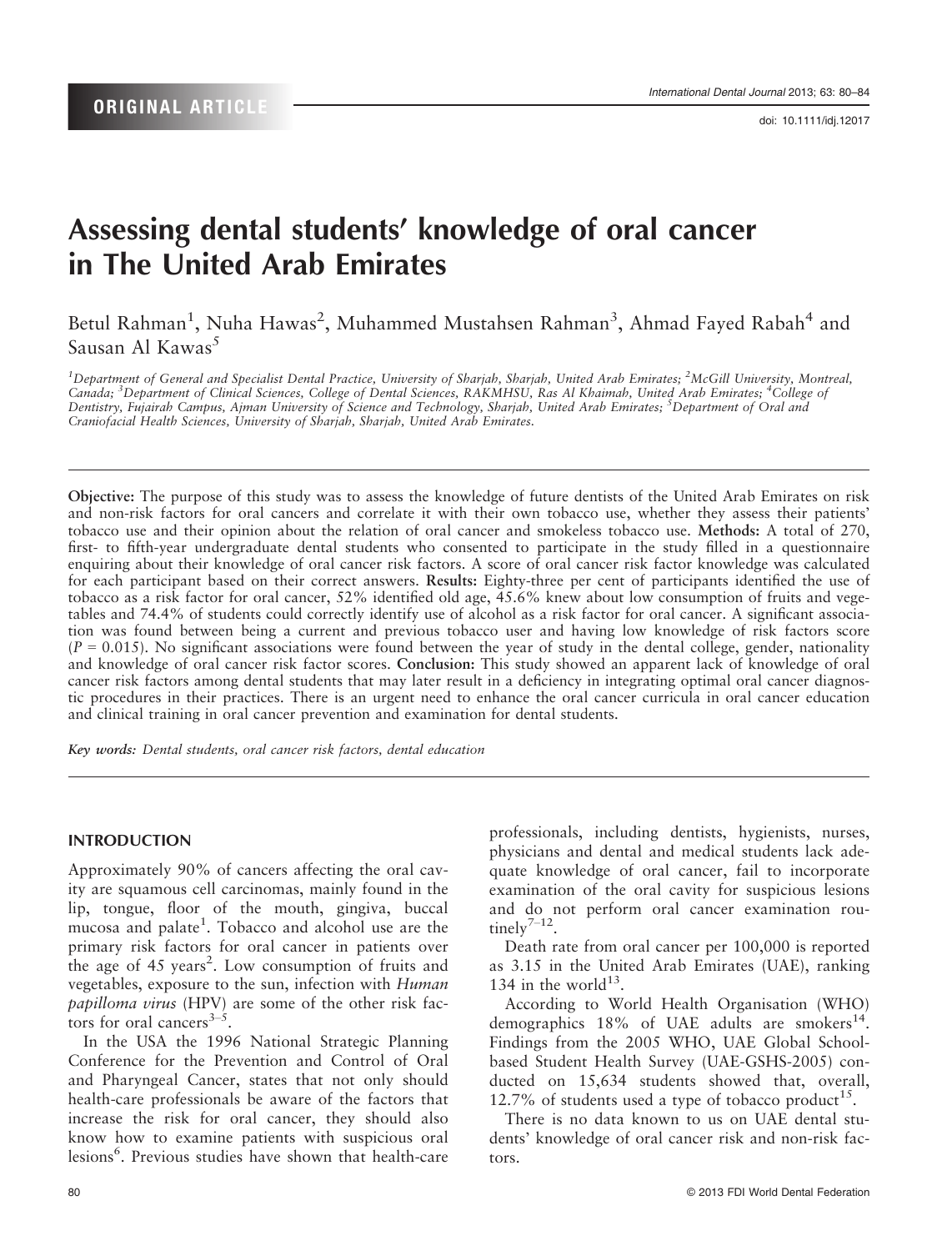The purpose of this study was to assess the knowledge of future dentists of the UAE on risk and non-risk factors for oral cancers and correlate it with their own tobacco use, to determine whether they assess their patients' tobacco use and to discover their opinion about the relation of oral cancer and the use of a smokeless tobacco product.

## **METHODS**

A convenience sample of first- to fifth-year undergraduate dental students of Ajman University of Science and Technology in Ajman, UAE, were approached during February 2010. The total number of questionnaires distributed was 350 from which a total of 270 (140 males, 130 females) agreed to participate (response rate 77%). Those who agreed to participate in the study gave their written consent and completed the self administered questionnaire. Written consent was obtained from the parents of students who were under 18 years old. The Research Committee of College of Dentistry, Ajman University of Science and Technology gave ethical approval for the study. The study was conducted in full accordance with the World Medical Association Declaration of Helsinki. Questionnaires were distributed with the permission of the deanship of the college after a class. No personal identification information was obtained from the students. Their age range was 17–26 years. A higher percentage of male students participated in the study than female students and greatest percentage of participants were final-year students. The participation of non-Emirati Arab students' was higher than Emirati and non-Arab students. The 19-item questionnaire included six questions inquiring about the student's own tobacco use, whether they assess their patients' tobacco use and their opinion about the relation of oral cancer and smokeless tobacco; this created our six selected tobacco variables. In addition, 13 questions were asked to assess the knowledge of the oral cancer risk factors (*Table 1*), six questions addressed real risk factors (those supported by research) and seven questions addressed non-risk factors (those not supported by research).

Table 1 Real risk factors (those supported by research), and non-risk factors (those not supported by research) for oral cancer

| Real risk factors:                                                                                                                                                | Non-risk factors:                                                                                                                              |
|-------------------------------------------------------------------------------------------------------------------------------------------------------------------|------------------------------------------------------------------------------------------------------------------------------------------------|
| Use of tobacco<br>Previous oral cancer lesion<br>Use of alcohol<br>Older age<br>Lip cancer related to exposure to sun<br>Low consumption of fruits and vegetables | Hot beverages and food<br>Use of spicy foods<br>Obesity<br>Poor oral hygiene<br>Familial clustering<br>Poor-fitting dentures<br>Family history |

We calculated the index of knowledge of oral cancer risk factors (a number ranging from 0 to 13) by giving a score of 1 for each correct response to the 13 items regarding risk factors for oral cancer. Based on the knowledge index, we classified students into one of the three categories: high score (10–13), medium score  $(7-9)$  and low score  $(0-6)$ . Microsoft Excel was used to enter the completed questionnaires into a database. We generated descriptive statistics for all questions and examined the frequency distribution and percentages of all answers.

Chi-square tests were used to examine differences in the scores according to gender, nationality, year of study and the six selected tobacco variables. We set the statistical significance level to  $P < 0.05$ . All the analyses were carried out using SPSS V. 17 software (University of Sharjah, Sharjah, UAE).

# **RESULTS**

*Table 2* summarises the socio demographic characteristics of the participating students and *Table 3* shows the distribution of the students' responses to the first six questions about tobacco use and attitudes. Analysis showed that 52.6% of participants were current

Table 2 Distribution of students according to the year of study, nationality and gender

| Year of study        | n (%)      |
|----------------------|------------|
| 1st year             | 45 (16.7)  |
| 2nd year             | 63(23.3)   |
| 3rd year             | 47 (17.4)  |
| 4th year             | 45(16.7)   |
| 5th year             | 70 (25.9)  |
| Nationality          |            |
| Emirati              | 64 (23.7)  |
| Non-Emirati Arab     | 153 (56.7) |
| Non-Emirati non-Arab | 53 (19.6)  |
| Gender               |            |
| Male                 | 140 (51.9) |
| Female               | 130 (48.1) |

Table 3 Frequency and percentage of the students who responded positively to the selected tobacco variables

| Selected tobacco variables                                                                                         | n (%)      |  |
|--------------------------------------------------------------------------------------------------------------------|------------|--|
| Students who are tobacco users                                                                                     | 81 (30)    |  |
| Students who are previous tobacco users                                                                            | 61(22.6)   |  |
| Students who assess patient's previous<br>tobacco history                                                          | 192 (71.9) |  |
| Students who assess patient's type and<br>amount of tobacco use                                                    | 173 (64)   |  |
| Students who think cigarette smoking<br>places person at higher risk for oral cancer<br>than using chewing tobacco | 205 (76)   |  |
| Students who think chewing tobacco<br>lesions generally resolve after discontinuing use                            | 159 (59)   |  |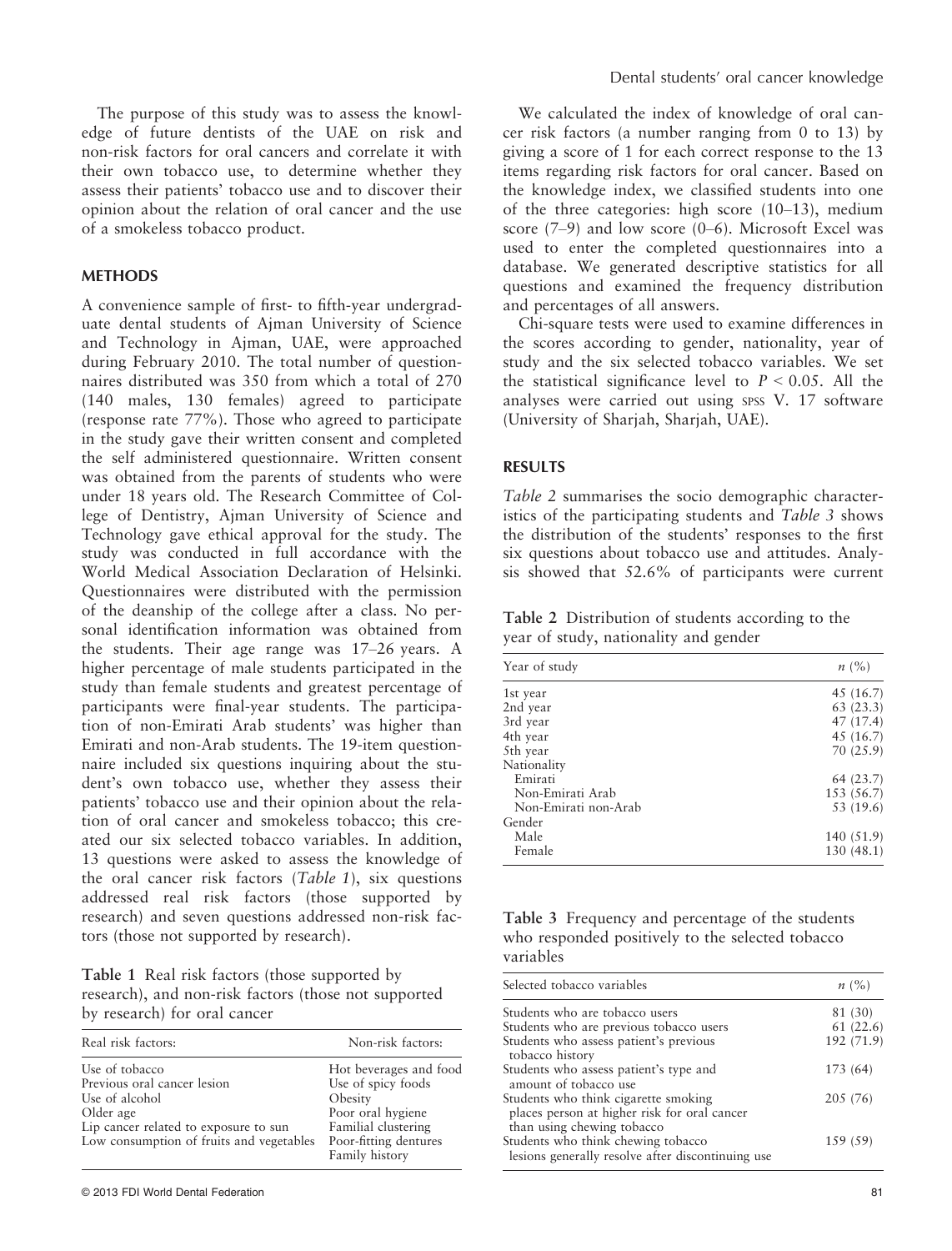and previous tobacco users and 64% of the students assess patients' type and amount of tobacco use.

The percentage of correct and incorrect answers to the oral cancer risk factors and non-risk factors questions are shown in *Figures 1 and 2*, respectively. Regarding knowledge of oral cancer risk factors, 83% of the students could identify use of tobacco as a real risk factor for oral cancer. Only 52% could correctly identify old age as a risk factor for oral cancer, 45.6% of students knew that low consumption of fruits and vegetables is a risk factor, 69.6% knew that lip cancer related to sun exposure and 74.4% could correctly identify use of alcohol as a risk factor for oral cancer. Of the participants, 84.4% knew that having had a previous oral cancer lesion is a risk factor for oral cancer.

Regarding non-risk factors, almost half the students falsely thought that poor oral hygiene is a risk factor; similarly, only 54.4% identified poor-fitting dentures as a non-risk factor. Of respondents, 41.9% and 63%, respectively, knew that consumption of spicy food and hot beverages and food are not real risk factors for oral cancer. Obesity was identified as non-risk



*Figure 1.* Percentage of correct (dark tinted columns) and incorrect (light tinted columns) answers of dental students to the oral cancer risk factors questions.



*Figure 2.* Percentage of correct (dark tinted columns) and incorrect (light tinted columns) answers of dental students to the oral cancer nonrisk factors questions.

Table 4 Distribution of students according to year of study and oral cancer risk factor knowledge score

| Year of study                                                     | Oral cancer risk factor knowledge                                     | Total                                                                 |                                                            |                                                                       |
|-------------------------------------------------------------------|-----------------------------------------------------------------------|-----------------------------------------------------------------------|------------------------------------------------------------|-----------------------------------------------------------------------|
|                                                                   | Low<br>$(0-6)$<br>n (%)                                               | Medium<br>$(7-9)$<br>n (%)                                            | High<br>$(10-13)$<br>n (%)                                 | n (%)                                                                 |
| 1st year<br>2nd year<br>3rd year<br>4th year<br>5th year<br>Total | 12(26.7)<br>22(34.9)<br>10(21.3)<br>7(15.6)<br>13 (18.6)<br>64 (23.7) | 27(60)<br>38 (60.3)<br>31 (66)<br>29(64.4)<br>50 (71.4)<br>175 (64.8) | 6(13.3)<br>3(4.8)<br>6(12.8)<br>9(20)<br>7(10)<br>31(11.5) | 45 (100)<br>63 (100)<br>47 (100)<br>45 (100)<br>70 (100)<br>270 (100) |

factor by 77.4% but only 33% knew that familial clustering is not a real risk factor.

No significant associations were found between the year of study in the dental college, gender, nationality and knowledge of oral cancer risk factor scores. There was a gradual increase in the medium risk factor knowledge score and a decrease in the low knowledge score with increasing year of study, but this was not statistically significant (*Table 4*).

*Table 5* shows the associations between the knowledge index score and the six selected tobacco variables. There was significant association between being a tobacco user and risk factor knowledge score. Those in the low-score category tended to be smokers; 33% of students who themselves were tobacco users scored low while 20% of non-users scored low  $(P = 0.024)$ .

Similarly, a significant association was found between being previous tobacco user and having a low knowledge of risk factors score  $(P = 0.015)$ . Those in the high category of risk factor knowledge score tended to be non-smokers (13% of non-users scored high whereas only 5% of tobacco users scored high).

A highly significant association was found between the knowledge of risk factor score and students' commitment to asking their patients about the type and amount of tobacco use while taking a medical history. While 36% of students who did not assess type and amount of tobacco use scored low, 7% of them scored high. Similarly, 17% of those who asked about the type and amount of tobacco use scored low and 14% of them scored high  $(P = 0.001)$ .

There was a significant association between the students' response to whether tobacco lesions resolve or not after discontinuing use and their risk factor knowledge score: 29% of those responding 'yes' scored low and only 17% of those who responded 'no' scored low  $(P = 0.04)$ .

#### **DISCUSSION**

Our study was limited to a cross-sectional survey of 270 dental students studying in one dental school in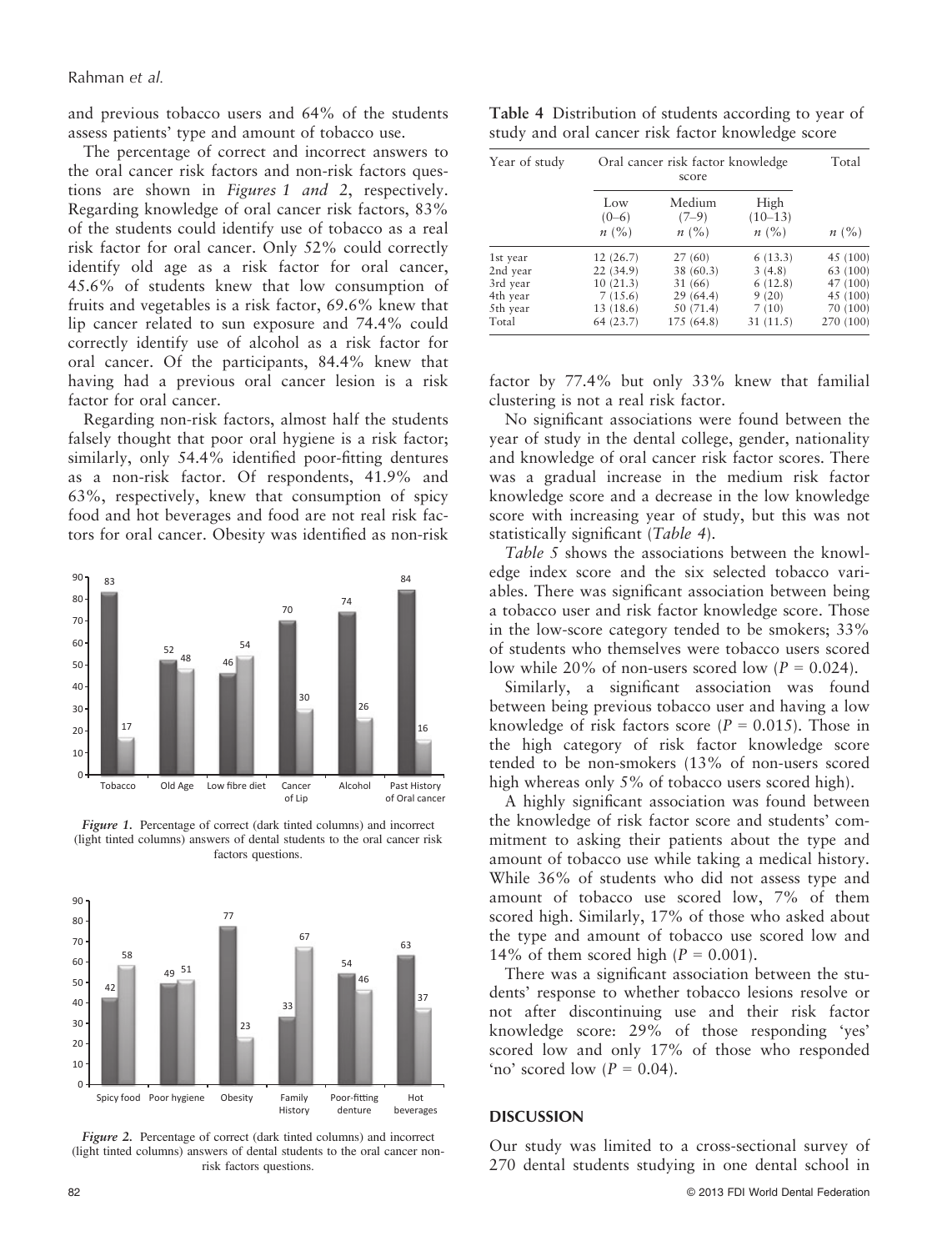|                                                                                                               |                | Knowledge of risk factors score |                |                | Total            | P        |
|---------------------------------------------------------------------------------------------------------------|----------------|---------------------------------|----------------|----------------|------------------|----------|
|                                                                                                               |                | Low $(0-6)$                     | Medium $(7-9)$ | High $(10-13)$ | $\boldsymbol{n}$ |          |
| Are you any kind of tobacco product user?                                                                     | Yes            | $27(33.3\%)$                    | 43 $(53.1\%)$  | 11 $(13.6\%)$  | 81               | $0.024*$ |
|                                                                                                               | N <sub>o</sub> | $37(19.6\%)$                    | $132(69.8\%)$  | $20(10.6\%)$   | 189              |          |
| Are you a former tobacco user?                                                                                | Yes            | $22(36.1\%)$                    | $36(59\%)$     | $3(4.9\%)$     | 61               | 0.15     |
|                                                                                                               | N <sub>o</sub> | 42 $(20.1\%)$                   | $139(66.5\%)$  | $28(13.4\%)$   | 209              |          |
| Do you assess patients previous tobacco use<br>when taking a medical history?                                 | Yes            | 41 $(21.1\%)$                   | $128(66\%)$    | $25(12.9\%)$   | 194              | 0.197    |
|                                                                                                               | N <sub>o</sub> | $23(30.3\%)$                    | $47(61.8\%)$   | $6(7.9\%)$     | 76               |          |
| Do you assess type and amount of tobacco<br>use when taking a medical history?                                | Yes            | $29(16.8\%)$                    | $120(69.4\%)$  | 24 (13.9%)     | 173              | $0.001*$ |
|                                                                                                               | N <sub>o</sub> | $35(36.1\%)$                    | 55 (56.7%)     | $7(7.2\%)$     | 97               |          |
| Do you think cigarette smoking places<br>person at higher risk for oral cancer<br>than using chewing tobacco? | Yes.           | 46 $(22.2\%)$                   | 138 (66.7%)    | $23(11.1\%)$   | 207              | 0.497    |
|                                                                                                               | N <sub>o</sub> | $18(28.6\%)$                    | 37 (58.7%)     | $8(12.7\%)$    | 63               |          |
| Do you think chewing tobacco lesions<br>generally resolve after discontinuing<br>use?                         | Yes:           | 46 $(28.6\%)$                   | $95(59\%)$     | $20(12.4\%)$   | 161              | $0.041*$ |
|                                                                                                               | No.            | $18(16.5\%)$                    | 80 (73.4%)     | $11(10.1\%)$   | 109              |          |

Table 5 Association between the risk factor knowledge index score and six selected tobacco variables

\*Statistically significant.

the UAE; therefore it should not be generalised for all dental schools of this country.

Some aspects of the results of our study parallel those in previous surveys' results done among dentists and dental students<sup>7,8</sup>. More than 80% of students in our survey correctly identified tobacco use as a real risk factor and 74.4% identified alcohol as a risk factor. Carter *et al.* <sup>9</sup>, in a study assessing general medical and general dental practitioners' oral cancer awareness, found similar results among dentists. In their study only  $\lt 20\%$  of dentists could identify other risk factors. Our results regarding knowledge of low consumption of fruits and vegetables as a risk for oral cancer was similar to those of previous sur $v e y s^{8,10}$ .

Almost half of the dental students' knowledge in our study regarding non-risk factors was incorrect when compared with a previous study in which 60– 70% of students were reported as knowledgeable about non-risk factors $^{10}$ , indicating that half of our subjects were misinformed about non-risk factors. However, this result of ours was comparable with the results of a survey done by Yellowitz et al. <sup>8</sup> on practicing dentists who found that almost 70% knew that obesity is not a risk factor and only 50% knew poor oral hygiene is not a risk for oral cancer.

For risk factor knowledge scores and academic year, we did not find the expected statistically significant association (i.e. an increase in the knowledge scores with year of study). In contrast, Boroumand *et al.* <sup>16</sup>, in their study conducted among Maryland dental students, found that knowledge of oral cancer was low among freshmen when compared with other classes. It is worth mentioning that regardless the year of study, the majority of students (65%) had medium knowledge scores; only 11.5% of students had high knowledge scores. This finding shows an inadequate level of knowledge of oral cancer of our subjects, which is comparable to some of the US dental schools and suggests a need for greater emphasis on oral cancer knowledge in curricula of dental  $schools^{11,12,16}.$ 

In our study 22.6% of dental students who participated were ex-smokers and 30% were smokers. This high percentage of smoking among dental students is alarming. It was noted that, in lower knowledge score category, the number of students who were themselves smokers and ex-smokers was greater than the number of non-smokers. It is clear from this study that smokers have less knowledge of oral cancer and they have less interest in their patients' smoking history and tobacco use. Students who were non-smokers tended to inquire more about their patients smoking status and tobacco use. It is logical to assume that students who are keen to assess patient's type and amount of tobacco use while taking medical history would have higher knowledge of risk factors score. In the UAE smoking is now strictly prohibited by law indoors and outdoors at universities. Hopefully, this restriction will help to reduce the number of smokers among the university students.

Moreover, it has been demonstrated in the literature that dental students in their clinical practice perform the procedures that they have been routinely taught during their clinical training. Our data also showed the positive association between having greater knowledge about oral cancer and the dental students' actions to assess oral cancer risk factors. Therefore, it is crucial to incorporate an emphasis on oral cancer prevention and diagnosis in the education of dental students. When the oral cancer knowledge of graduating dental students is increased, the number of dental practitioners who are knowledgeable and competent in providing their patients with the appropriate oral cancer prevention and examination procedures will be increased.